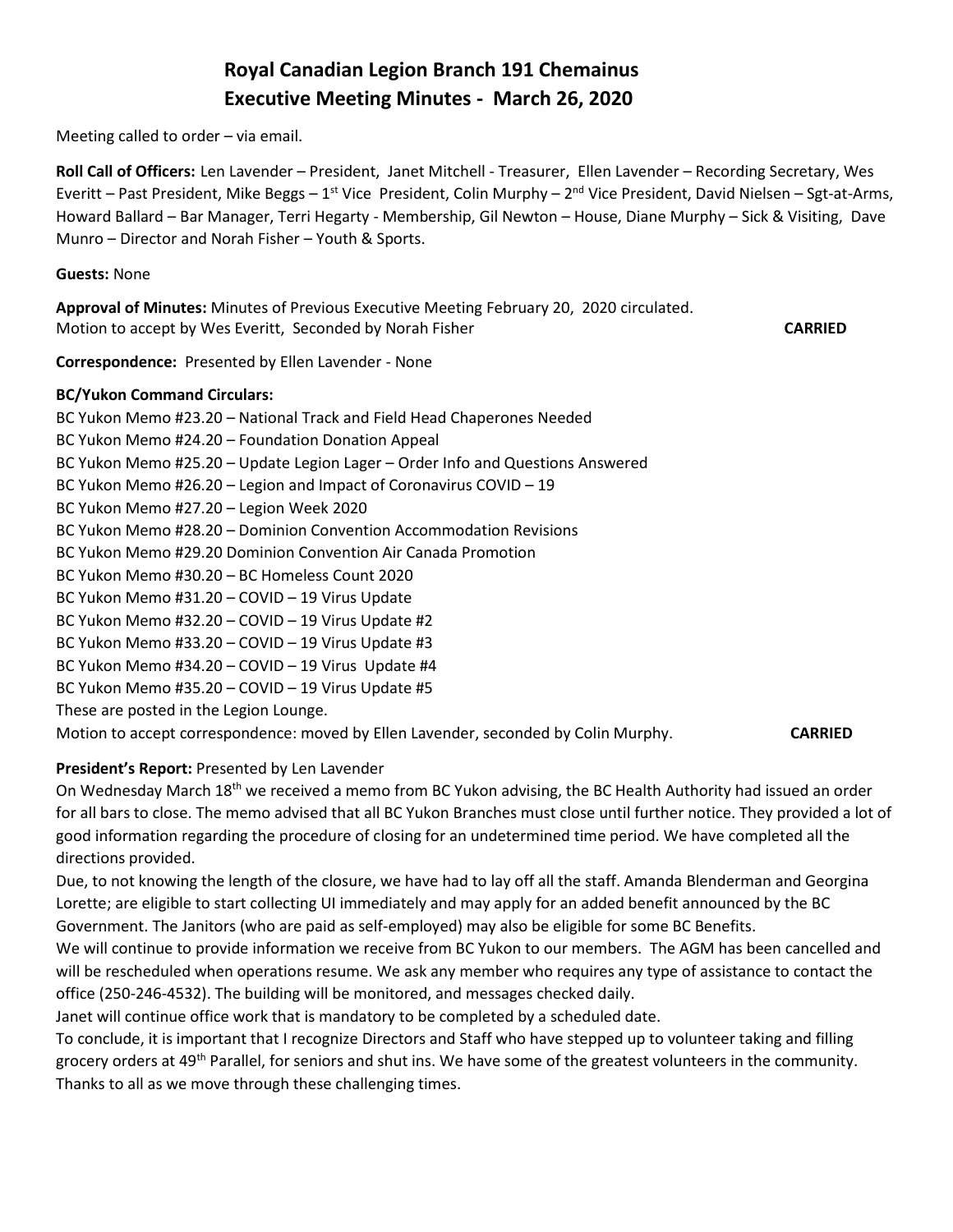# **Branch Financials**: Presented by Janet Mitchell

The balances in the accounts as of today are chequing acct. \$6,107.52 / membership \$ 9,490.82 / lottery \$6,699.48 / donation \$14,055.20 / Eagles donation acct. \$10,137.52 / High int. savings \$209,001.27. As you can see, we have enough money in our accounts for the foreseeable future.

The bills have been paid up and only the monthly bills should be left as well as PST and GST. I am recommending that we use the money in the donation account to cover the future bills. There is just a small amount of money (under a \$1.000) left in the chequing account when all the amounts that have been paid come out of the that account.

I am sorry that I have not completed the monthly financial statements. No excuse, but other office chores have cut into the bookkeeping hours. Now that some of the work has been done, I will be getting back to the monthly financials.

I have prepared the Gaming Summary Report for Bingo and Meat Draw, as well as preparing the paperwork for the Gaming licenses for 2020-2021. These will be filed this week or early next week.

I must say that I am ever so grateful that we do not have to worry how to pay the bills. A few years back this would have been a disaster for our branch.

Motion to accept financial reports as circulated by Janet Mitchell, seconded by Colin Murphy. **CARRIED** Motion to approve the 2019 Year End Financial Statement: Janet Mitchell, seconded by Mike Beggs. **CARRIED**

# **Bingo and Meat Draw Statements:** No report.

# **Donations**: None

**House**: Presented by Gil Newton – The Upstairs kitchen cooler has been replaced. The removal of the old and installation of the new one was done by volunteers. Both coolers have now been emptied and turned off. The heat pumps have been turned down and a general shut down of the Legion has been done.

Motion to approve the emergency purchase of the cooler for \$3,300.00 by Gil Newton, seconded by Norah Fisher. **CARRIED** 

Motion to purchase a new vacuum for \$700.00 for the lounge by Gil Newton, seconded by Norah Fisher. C**ARRIED**

**Bar**: Presented by Howard Ballard – The beer lines have been cleaned. Pacific Brewing kegs have been returned; we will receive a refund for the full one and are working on refunds for partial ones. Labatt's will not be picking up kegs until they are still dated – 4 months from the purchase date. Amanda Blenderman has been cleaning the bar area.

**Poppy**: Presented by Janet Mitchell – No report.

**Honours and Awards**: Presented by Wes Everitt – I agree with Dave Munro to postpone, until September, a meeting of committee for awards, at the end of October.

# **Membership:** Presented by Terri Hegarty

| <b>Connie Parsons</b>                                      | New Member | Ordinary  |
|------------------------------------------------------------|------------|-----------|
| Garnet (Al) Parsons                                        | New Member | Ordinary  |
| Lia Marie Versaevel                                        | New Member | Associate |
| Joanne Haraldson                                           | New Member | Associate |
| Gayle Tiebeke                                              | Transfer   | Associate |
| Matica to Account acumpanalogue but Tomi Homesture accordo |            |           |

Motion to Accept new members by: Terri Hegarty, seconded by Mike Beggs. **CARRIED**

**Public Relations:** Presented by Colin Murphy – No report.

**Service Officer**: Presented by Dave Munro – New development for a Veterans widow; assistant living workers from VIHA have left, due to COVID-19 concerns, they helped her with meal preparation and showers, etc. This means she must find family members to provide this service. She and the family wish to thank the Legion Chemainus and Duncan for their assistance.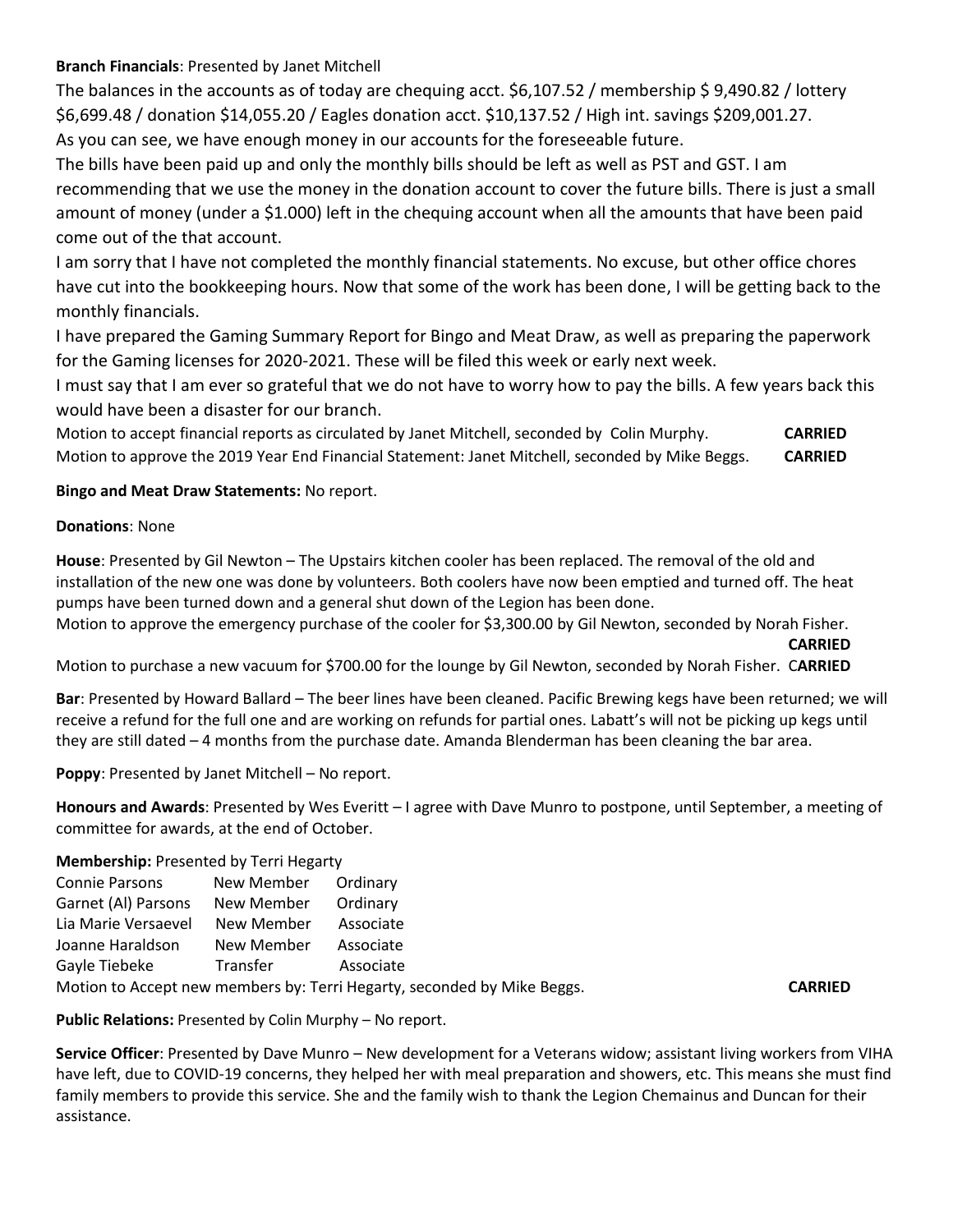**Sgt-at-Arms:** Presented by David Nielsen – I did speak to supply in Dominion about our flag; it is almost finished, just needs the fringe sewn on, except the coronavirus has stopped work.

**Sick & Visiting**: Presented by Diane Murphy - No report.

#### **Youth & Sports**: Presented by Norah Fisher

Darts - Brian Cunningham from Duncan would like to move here Monday night an A Team and possibly a B Team. They are aware that they must call if a night is cancelled for any reason.

We should replace 4 dart boards - they are available from the Legion Catalogue for \$90.00.

The Memorial Dart Tournament (Brenton) can be discussed once we are back in business.

**Ways and Means**: Presented by Ellen Lavender – All events have been cancelled for March and April.

| Zone Report: Presented by Wes Everitt - No report.                                 |                |
|------------------------------------------------------------------------------------|----------------|
| Motion made by Terri Hegarty to accept committee reports, seconded by Colin Murphy | <b>CARRIED</b> |

### **OLD BUSINESS:**

#### **Marianne Palou:**

Motion to Document Marianne Palou's resignation by Colin Murphy, seconded by Norah Fisher. **CARRIED**

**Internal Audit:** Janet Mitchell has an internal audit chairman – Vickie Oldnall. Motion to accept Janet's recommendation for chairman by Colin Murphy seconded by Terri Hegarty. **CARRIED**

**Cash Register:** There was an immediate need for new cash register for the lounge. Motion to approve the purchase of a new cash register at \$1,500.00 by Janet Mitchell, seconded by Norah Fisher.

#### **NEW BUSINESS:**

**New Cooler:** See House report above.

#### **2020 Budget**: Circulated.

Motion to approve the 2020 Branch budget by Janet Mitchell, seconded by Mike Beggs. **CARRIED**  Motion to approve the 2020 Gaming budget for Bingo & Meat Draw by Janet Mitchell, seconded by Mike Beggs. **CARRIED Contracting a Bookkeeper**: There is a proposal to hire an external bookkeeper for Quick Books, Month end financial reports, GST and all other reports. Motion to accept the proposal of an external bookkeeper by Colin Murphy, seconded by Terri Hegarty. **CARRIED**

**Proposal to Amanda Blenderman for Office Job:** There is a proposal to offer Amanda Blenderman a position in the office, Tuesdays & Wednesdays. Beginning when we are open again. Motion to approve the proposal by Ellen Lavender, seconded by Colin Murphy. **CARRIED**

**AGM:** This meeting requires cancelling due to COVID-19. Motion to cancel the Annual General Meeting by Ellen Lavender, seconded by Janet Mitchell. **CARRIED**

#### **Next Meeting:**

Executive Meeting – To be announced General Meeting – To be announced

**Motion to adjourn** by Norah Fisher, seconded by Terri Hegarty. **CARRIED CARRIED** 

**CARRIED**

#### **Meeting adjourned**.

Signed by: